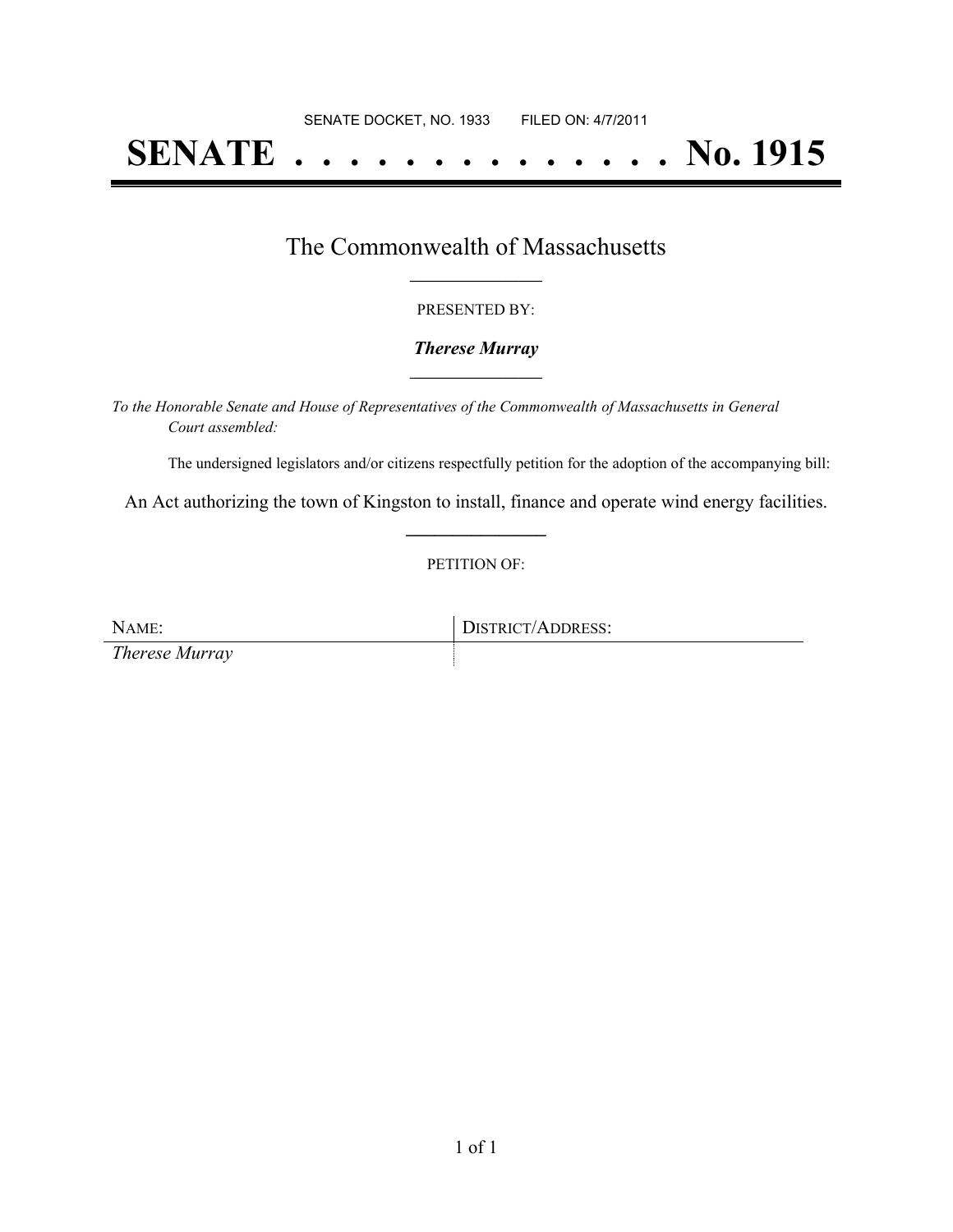# SENATE DOCKET, NO. 1933 FILED ON: 4/7/2011 **SENATE . . . . . . . . . . . . . . No. 1915**

By Ms. Murray, a petition (accompanied by bill, Senate, No. 1915) of Therese Murray (by the vote of the town) for legislation to authorize the town of Kingston to install, finance and operate wind energy facilities. [Local Approval Received.] Municipalities and Regional Government.

## The Commonwealth of Massachusetts

**\_\_\_\_\_\_\_\_\_\_\_\_\_\_\_ In the Year Two Thousand Eleven \_\_\_\_\_\_\_\_\_\_\_\_\_\_\_**

An Act authorizing the town of Kingston to install, finance and operate wind energy facilities.

Be it enacted by the Senate and House of Representatives in General Court assembled, and by the authority *of the same, as follows:*

1 SECTION 1. Section 5 of Chapter 352 of the Acts of 2008 shall be replaced with the 2 following:

3 Section 5. There shall be established in the Town of Kingston a renewable energy enterprise fund, to which the provisions of section 53F½ of chapter 44 of the General Laws shall apply, except as provided herein, for the receipt of all funds received by the Town in connection with the operation of any renewable energy facility which the Town is authorized by law to operate, including but not limited to the funds received for: the sale of actual energy produced; the sale of energy credits received; and the lease of the property upon which a facility is located, other than the proceeds of bonds or notes issued therefore ("Renewable Energy Receipts"). The Board of Selectmen shall annually appropriate fifty (50%) percent of the Renewable Energy Receipts to be used to pay costs of operation and maintenance of any renewable energy facilities, existing or to be created, on any town-owned property or facility including schools, to pay costs of future repairs, extensions, reconstruction, enlargements, additions and improvements thereto,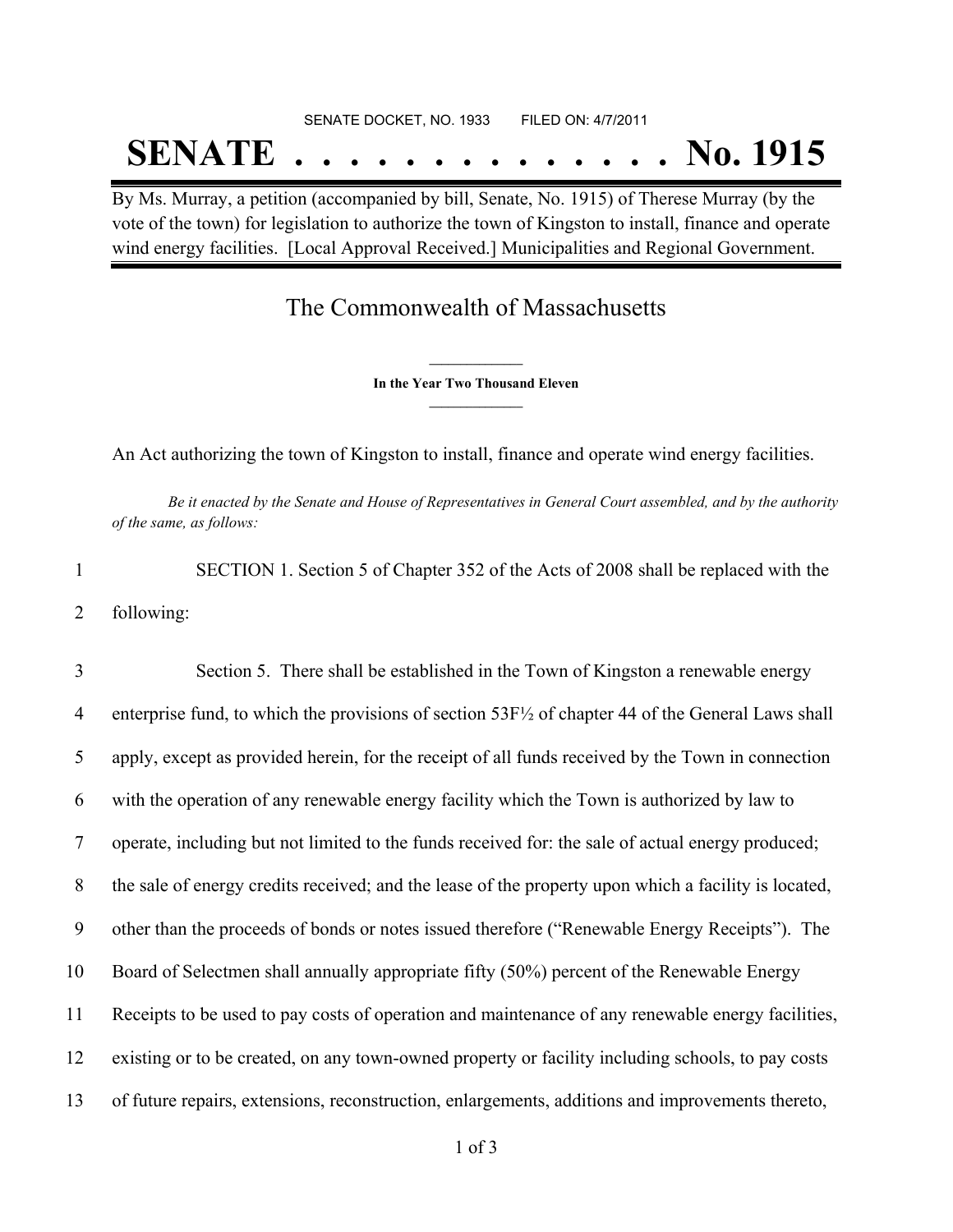and to pay the principal and interest on any bonds or notes issued therefore and to fund the loan and/or grant fund established under Section 5a of this Act. The remaining 50 % of the renewable energy receipts shall go into the general fund for any municipal purpose.

17 The Board of Selectmen shall be the appropriate local entity for the purposes of estimating the income and proposing a line-item budget for the enterprise fund. This budget may include amounts to be appropriated to a capital reserve fund to be established within the enterprise fund which may be expended for capital purposes of the enterprise, including the costs of extraordinary repairs, extensions, reconstruction, enlargements and additions to the alternative energy facilities, existing or to be created, on any town owned property or facility including schools. Funds appropriated to the capital reserve fund may accumulate from year to year. Any funds remaining in the enterprise fund, at the end of each fiscal year in excess of the amounts required to meet the obligations of the fund and the funding of the loan/grant fund as established under Section 5a. of this Act, other than amounts in the capital reserve fund, shall remain in the enterprise fund for allocation in any succeeding fiscal years and shall not be allocated to the General Fund.

29 SECTION 2. The following Section 5a. shall be added to the Act:

30 Section 5a. There shall be established in the Town of Kingston a loan and grant fund from which citizens may apply to borrow funds or receive grants for renewable energy improvements to privately owned property, including but not limited to: energy conservation measures, alternative energy methods and operations, or development of such improvements as may be deemed appropriate by the "Committee" and in harmony with the intents and purposes of this act. The Board of Selectmen shall appoint a five (5) member "Committee" which shall be

of 3